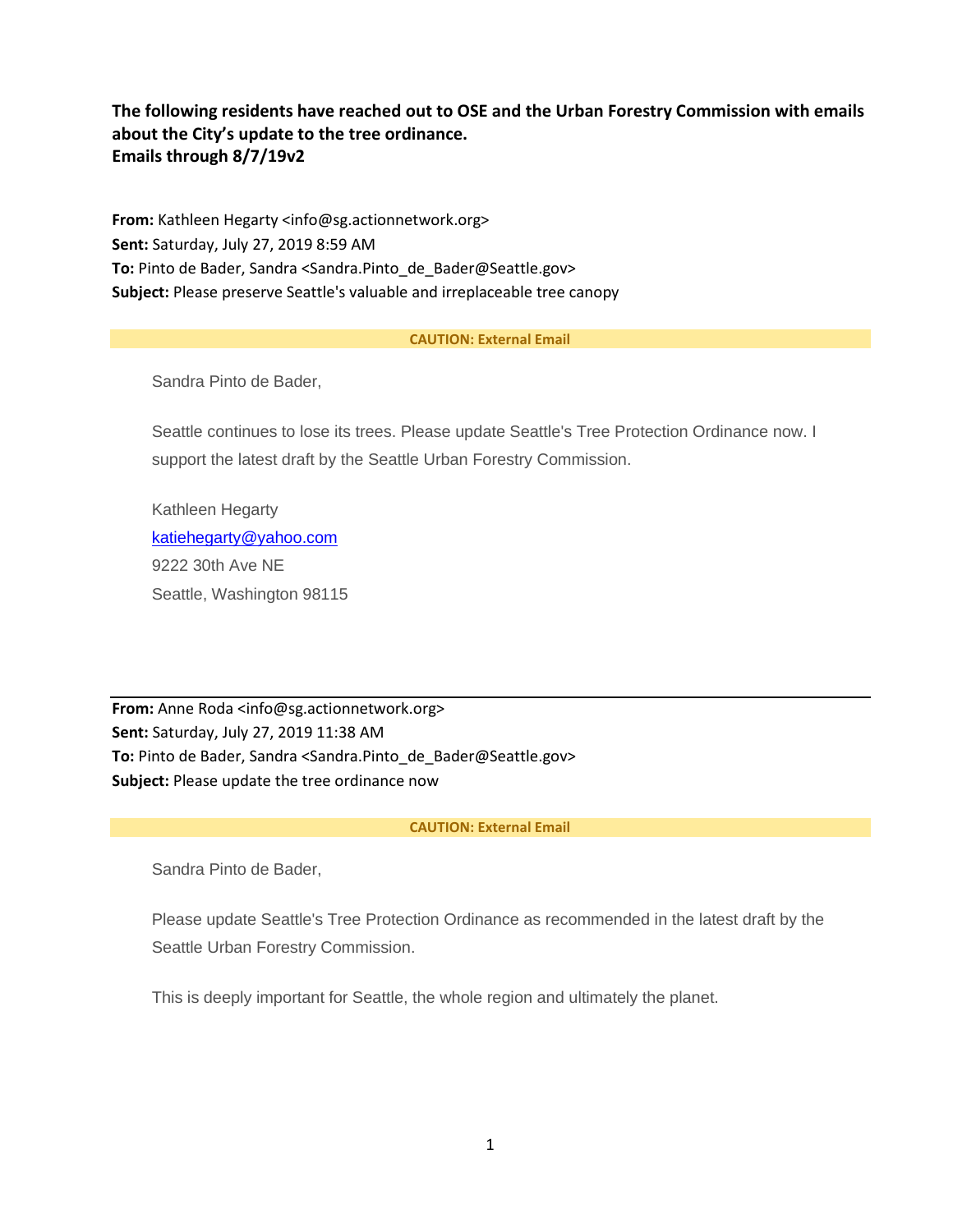Thank you!

Anne Roda [a.roda@comcast.net](mailto:a.roda@comcast.net) 1130 N 82nd St #A Seattle, Washington 98103

**From:** Patricia Cannon <info@sg.actionnetwork.org> **Sent:** Saturday, July 27, 2019 3:11 PM **To:** Pinto de Bader, Sandra <Sandra.Pinto\_de\_Bader@Seattle.gov> **Subject:** Please update the tree ordinance now

### **CAUTION: External Email**

Sandra Pinto de Bader,

Please update Seattle's Tree Protection Ordinance as recommended in the latest draft by the Seattle Urban Forestry Commission.

Patricia Cannon [pattycannon@gmail.com](mailto:pattycannon@gmail.com) 8160 21 Avenue NE Seattle , Washington 98115

**From:** Annie Thoe <info@sg.actionnetwork.org> **Sent:** Wednesday, July 31, 2019 10:09 AM **To:** Pinto de Bader, Sandra <Sandra.Pinto\_de\_Bader@Seattle.gov> **Subject:** Save our legacy tree canopy, Fight Global Warming Now!

**CAUTION: External Email**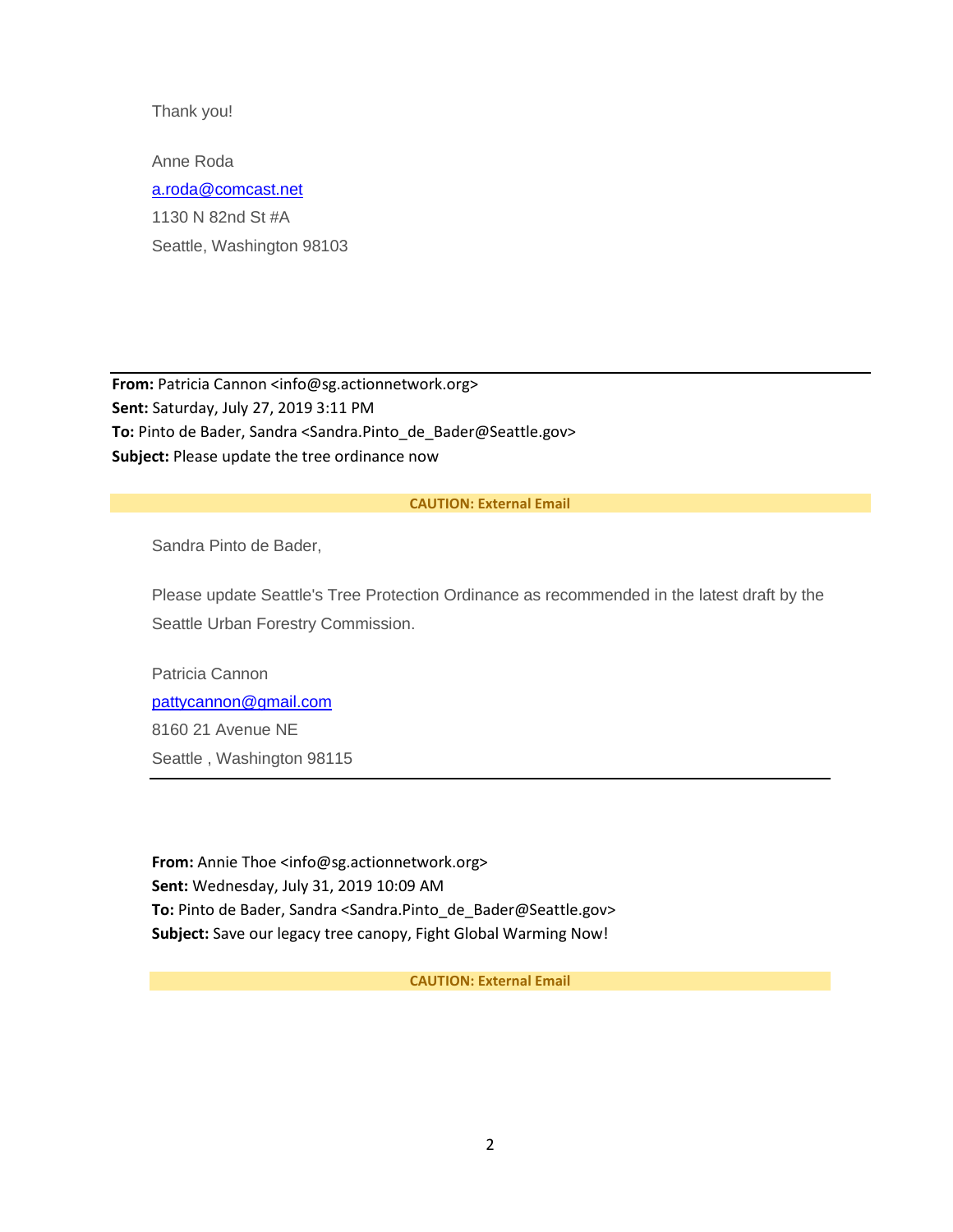Sandra Pinto de Bader,

Your are in position to do something right now to stop Seattle from losing our large trees and canopy to fight global warming-- which can't be replaced by planting little ornamental ones. Ethopia is prioritizing tree planting with 350 million trees already planted in one day! It's unimaginable that we keep cutting our large trees down and can't design around them. Aren't we smarter than that-- is greed the only force that runs our government? We can't afford to cut these trees when we need to be planting twice as many more to stop global warming. Temperatures are rising, air and water quality is worsening, fires-- what more evidence and facts do you need to act now? Please update Seattle's Tree Protection Ordinance now. I support the latest draft by the Seattle Urban Forestry Commission. Be the change by enforcing this new updated ordinance-- and also pass a budget to enforce it. Enforcement is the critical action we need to save our trees and keep our country healthy and vibrant. Thank you for your service! Annie Thoe

Annie Thoe [anniethoe@gmail.com](mailto:anniethoe@gmail.com) 2201 NE 120th St Seattle, Washington 98125

**From:** Gayle Janzen <info@sg.actionnetwork.org> **Sent:** Thursday, August 01, 2019 10:54 PM **To:** Pinto de Bader, Sandra <Sandra.Pinto\_de\_Bader@Seattle.gov> **Subject:** I Urge you update the tree ordinance now

### **CAUTION: External Email**

Sandra Pinto de Bader,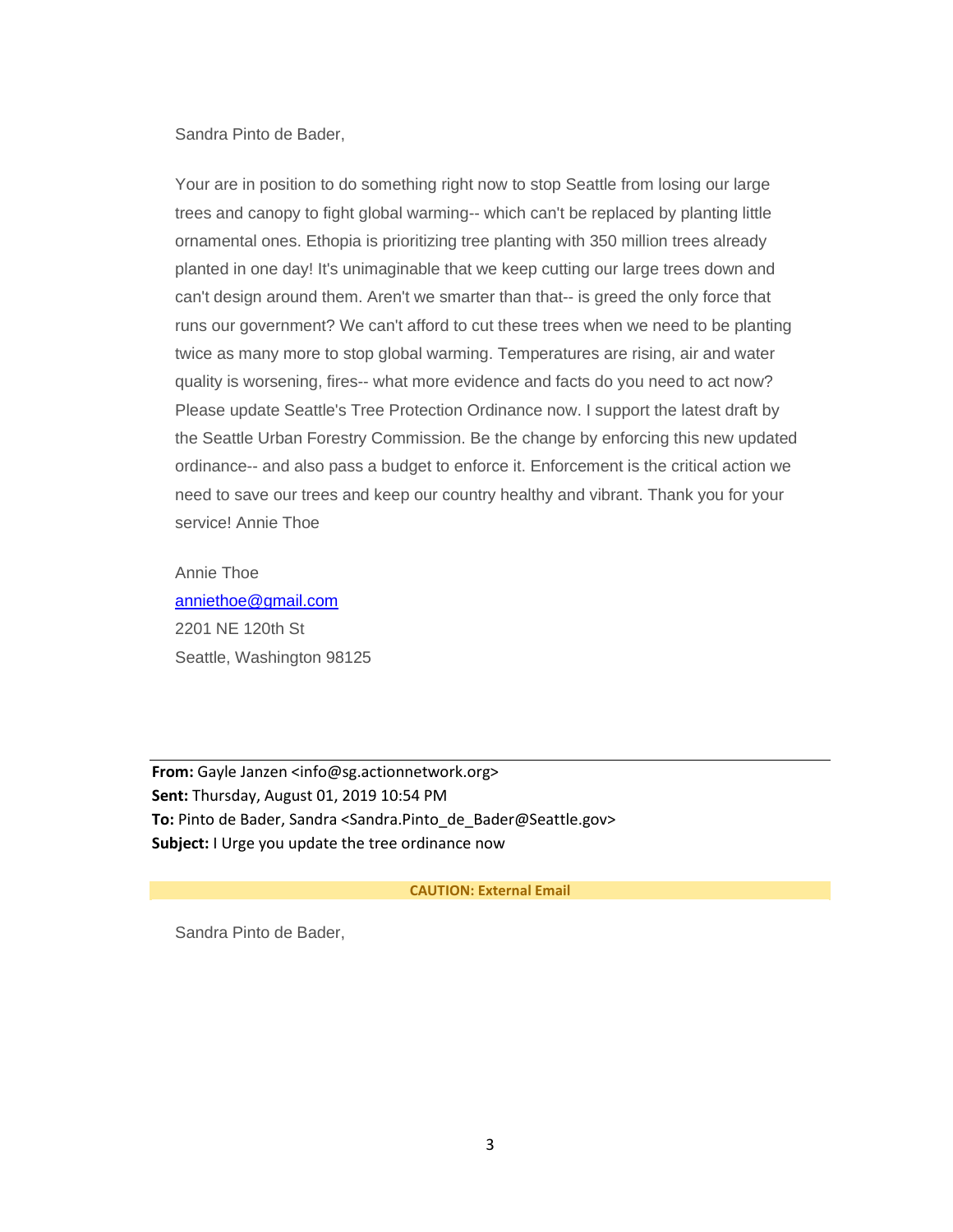Like more and more people in Seattle, I am extremely upset that the developers are allowed to cut down old growth and exceptional trees, so they can put in McMansions. As you are aware, climate change is upon us, so we desperately need a strong, enforceable tree ordinance, and a moratorium on clear cutting until that ordinance is passed. We need more trees - not more McMansions. You can increase housing without cutting down so many trees. We are sick as we watch our tree canopy being destroyed.

Therefore, I urge you to update Seattle's Tree Protection Ordinance as recommended in the latest draft by the Seattle Urban Forestry Commission.

Gayle Janzen [cgjanzen@comcast.net](mailto:cgjanzen@comcast.net) 11232 Dayton Ave N Seattle, Washington 98133

**From:** MARIANA SINTAY <info@sg.actionnetwork.org> **Sent:** Friday, August 02, 2019 6:29 AM **To:** Pinto de Bader, Sandra <Sandra.Pinto\_de\_Bader@Seattle.gov> **Subject:** Please preserve Seattle's valuable and irreplaceable tree canopy

### **CAUTION: External Email**

Sandra Pinto de Bader,

Seattle is continuing to lose its tree canopy. "Trees create rain." Please update Seattle's Tree Protection Ordinance now. I absolutely support the latest draft by the Seattle Urban Forestry Commission.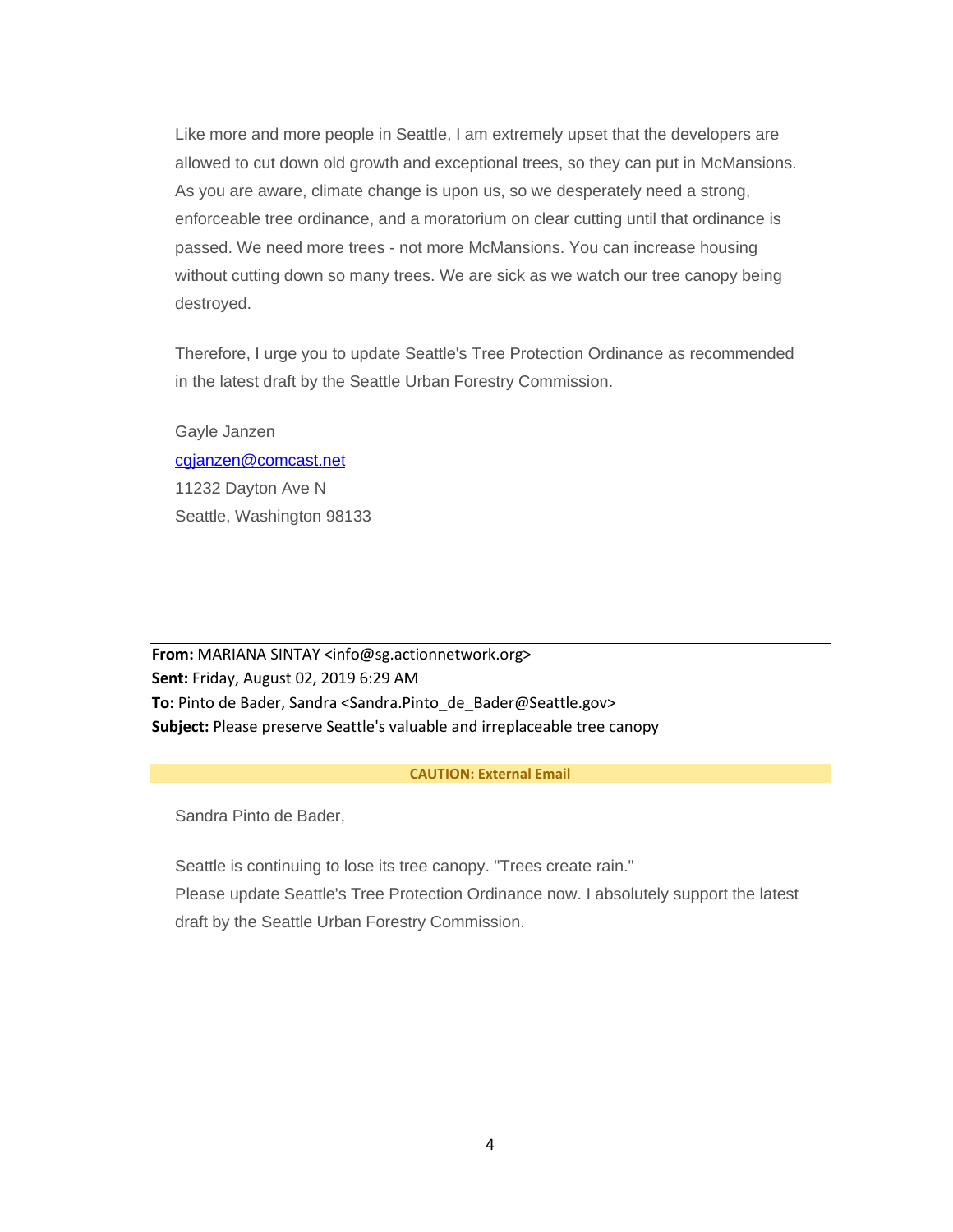MARIANA SINTAY [MARIANA.SINTAY@GMAIL.COM](mailto:MARIANA.SINTAY@GMAIL.COM) 11312 12TH AVE NE SEATTLE, Washington 98125

**From:** Heidi Siegelbaum <info@sg.actionnetwork.org> **Sent:** Friday, August 02, 2019 12:13 PM **To:** Pinto de Bader, Sandra <Sandra.Pinto\_de\_Bader@Seattle.gov> **Subject:** Please preserve Seattle's valuable and irreplaceable tree canopy

#### **CAUTION: External Email**

Sandra Pinto de Bader,

Seattle continues to lose its trees, including the most productive, protective and public health giants. Trees provide oxygen, remove pollutants from the air, provide habitat and shade, cool neighborhoods, reduce flooding and pollution and create community. Yet the city's policies, laws and lack of enforcement are leading to the wholesale destruction/removal of mature trees on private land. It is imperative that the City align its climate, health and environmental policies with a unified forestry policy that requires developers and citizens to protect mature trees of any type. Please update Seattle's Tree Protection Ordinance now. I support the latest draft by the Seattle Urban Forestry Commission and increase the number of city wide inspectors and arborists to over 20.

Heidi Siegelbaum [Heidi@calyxsite.com](mailto:Heidi@calyxsite.com) 3018 NW 85th Seattle, Washington 98117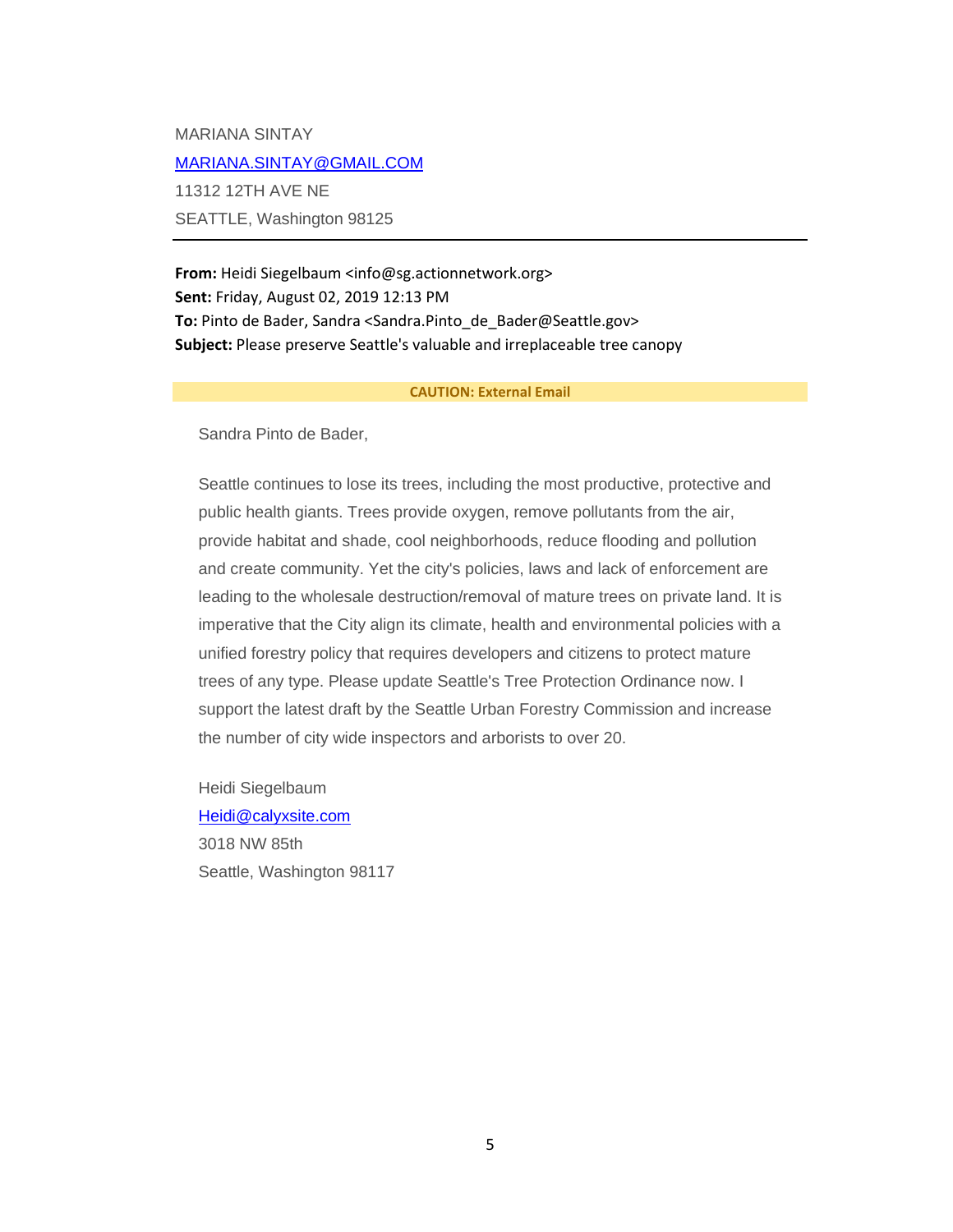**From:** Charlotte Moss <info@sg.actionnetwork.org> **Sent:** Thursday, July 25, 2019 11:27 PM **To:** Pinto de Bader, Sandra <Sandra.Pinto\_de\_Bader@Seattle.gov> **Subject:** Please preserve Seattle's valuable and irreplaceable tree canopy

### **CAUTION: External Email**

Sandra Pinto de Bader,

Trees are a vital for healthy air, healthy people, and a healthy planet. Please update Seattle's Tree Protection Ordinance now. I support the latest draft by the Seattle Urban Forestry Commission.

Charlotte Moss [charmoss@gmail.com](mailto:charmoss@gmail.com) Interlake Ave N Seattle, Washington 98103

**From:** David Moehring <dmoehring@consultant.com> **Sent:** Monday, July 29, 2019 12:14 PM **To:** PRC <PRC@seattle.gov>; DOT\_LA <DOT\_LA@seattle.gov> **Subject:** 3032203-LU likely tree grove removal at 8623 37TH AVE S.

**CAUTION: External Email**

Dear Public Resource Center and Seattle Tree Land Applications.

Please check (1) number of trees, and (2) the tree species, and (3) the existence of a Tree Grove at **8623 37TH AVE S**.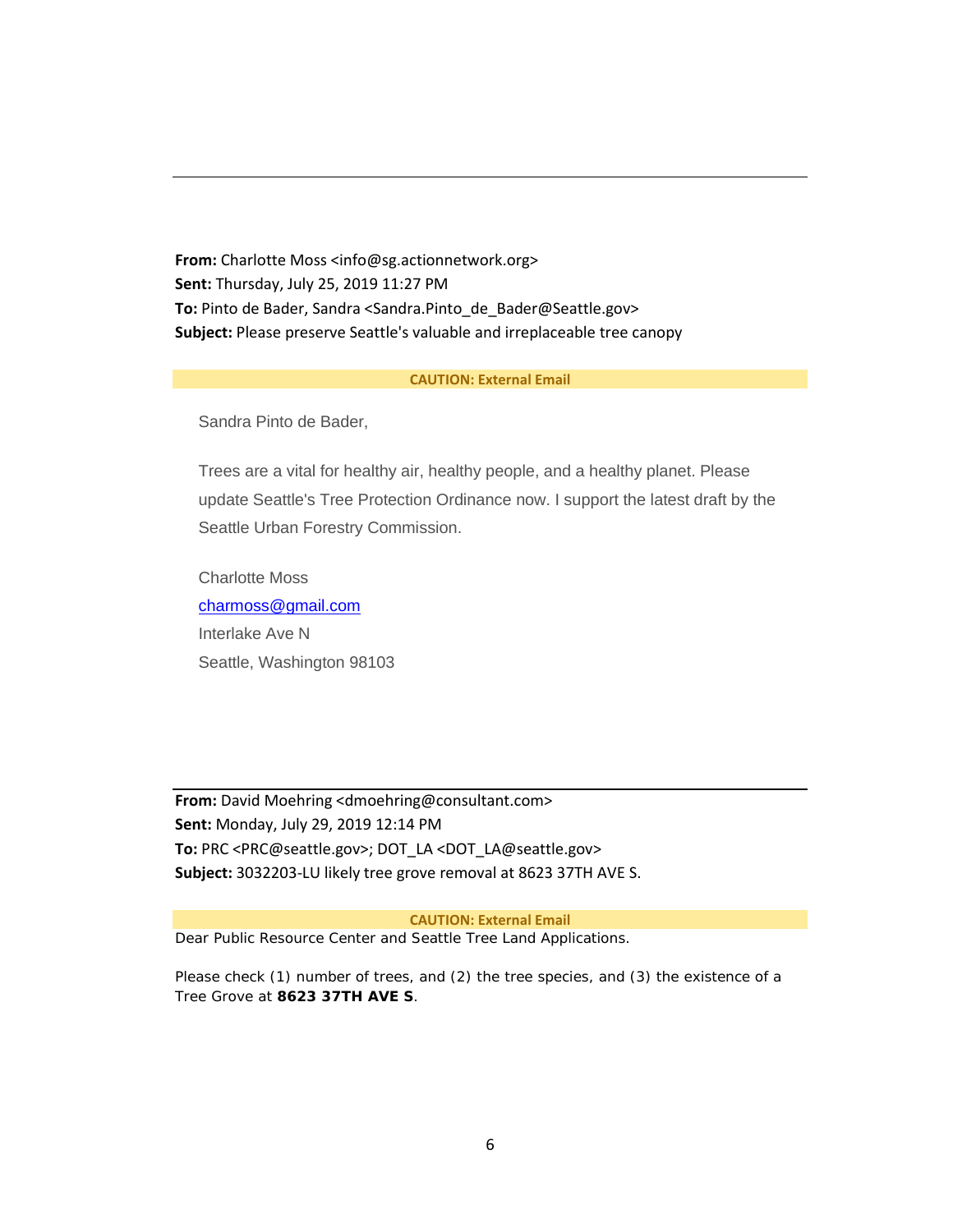This mostly wooded and undeveloped lot has a Builder (Hunny Construction) looking to subdivide it (via a Lot Boundary Adjustment) even with a likely Code-Protected Tree Grove. (SMC 25.11)

The hired arborist is calling for tree species that are not considered protected unless they are part of a grove. A grove extends onto adjacent lots. Seattle GIS says the east portion of the 10,000 sq ft lot has 50% canopy cover, and the west 3000 sq ft lot portion has 50% canopy cover.

Yet, the arborist drawing only calls for a total of 4 significant trees. See the attached GIS map highlighting the east 10,000 sq ft.

We need either a stronger tree ordinance or closer inspection and enforcement.

David Moehring Member, TreePAC 312-965-0634

**From:** Kara Kahler <info@sg.actionnetwork.org> **Sent:** Tuesday, August 06, 2019 5:23 PM **To:** Pinto de Bader, Sandra <Sandra.Pinto\_de\_Bader@Seattle.gov> **Subject:** Seatte Trees

### **CAUTION: External Email**

Sandra Pinto de Bader,

I'm writing to urge you to keep Seattle green for our children. Please update Seattle's Tree Protection Ordinance now. I support the latest draft by the Seattle Urban Forestry Commission.

Thank you for your thoughtful consideration.

Kara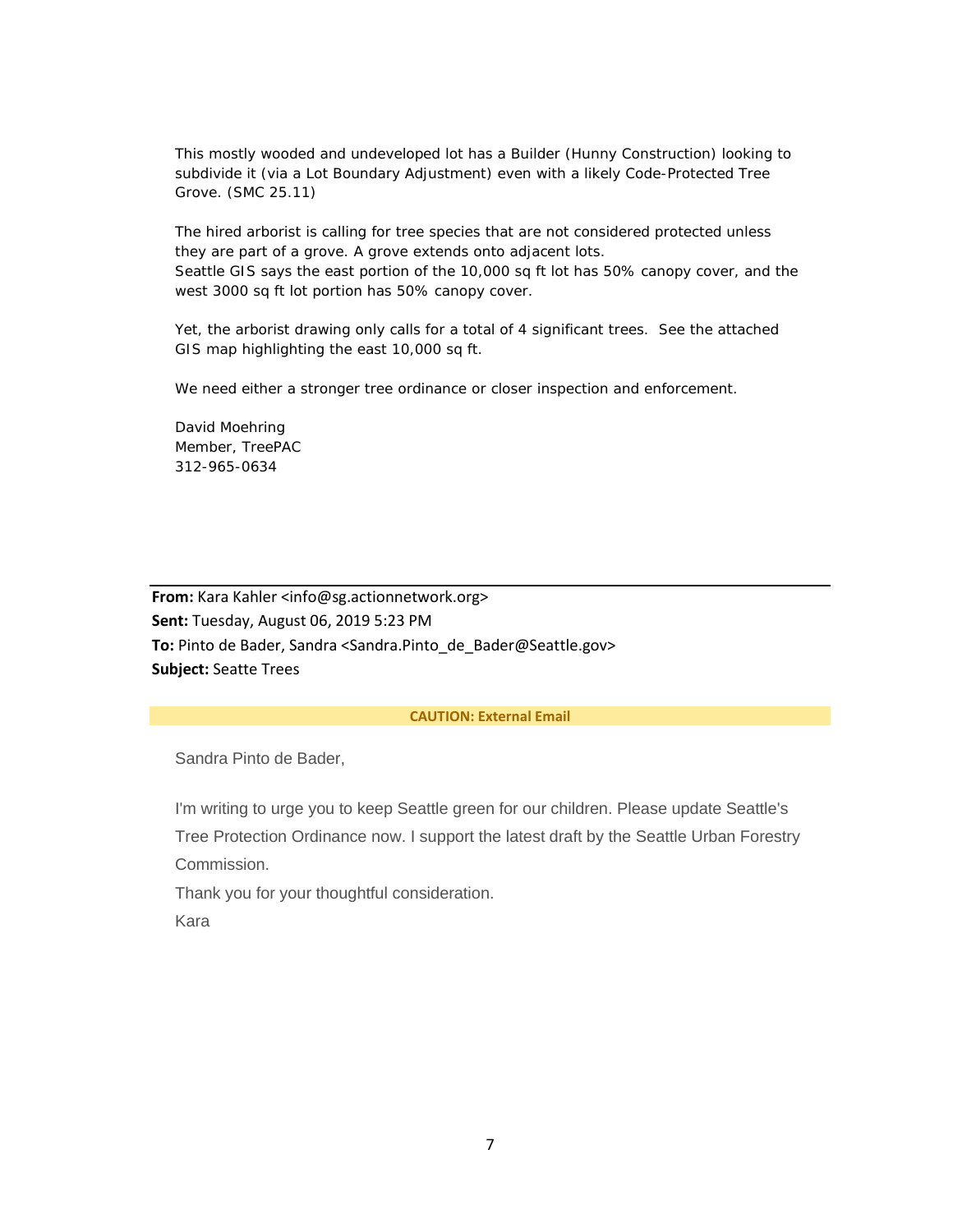Kara Kahler [kara95@gmail.com](mailto:kara95@gmail.com) 6747 21st Ave NW Seattle, Washington 98117

**From:** Lea Hershkowitz <info@sg.actionnetwork.org> **Sent:** Wednesday, August 07, 2019 11:04 AM **To:** Pinto de Bader, Sandra <Sandra.Pinto\_de\_Bader@Seattle.gov> **Subject:** Please preserve Seattle's valuable and irreplaceable tree canopy

### **CAUTION: External Email**

Sandra Pinto de Bader,

Seattle continues to lose its trees. Please update Seattle's Tree Protection Ordinance now. I support the latest draft by the Seattle Urban Forestry Commission.

Lea Hershkowitz [leahershkowitz@gmail.com](mailto:leahershkowitz@gmail.com) 526 19th Avenue East, 315 Seattle, Washington 98112

**From:** Edgar Reyes <info@sg.actionnetwork.org> **Sent:** Wednesday, August 07, 2019 11:06 AM **To:** Pinto de Bader, Sandra <Sandra.Pinto\_de\_Bader@Seattle.gov> **Subject:** Please update the tree ordinance now

**CAUTION: External Email**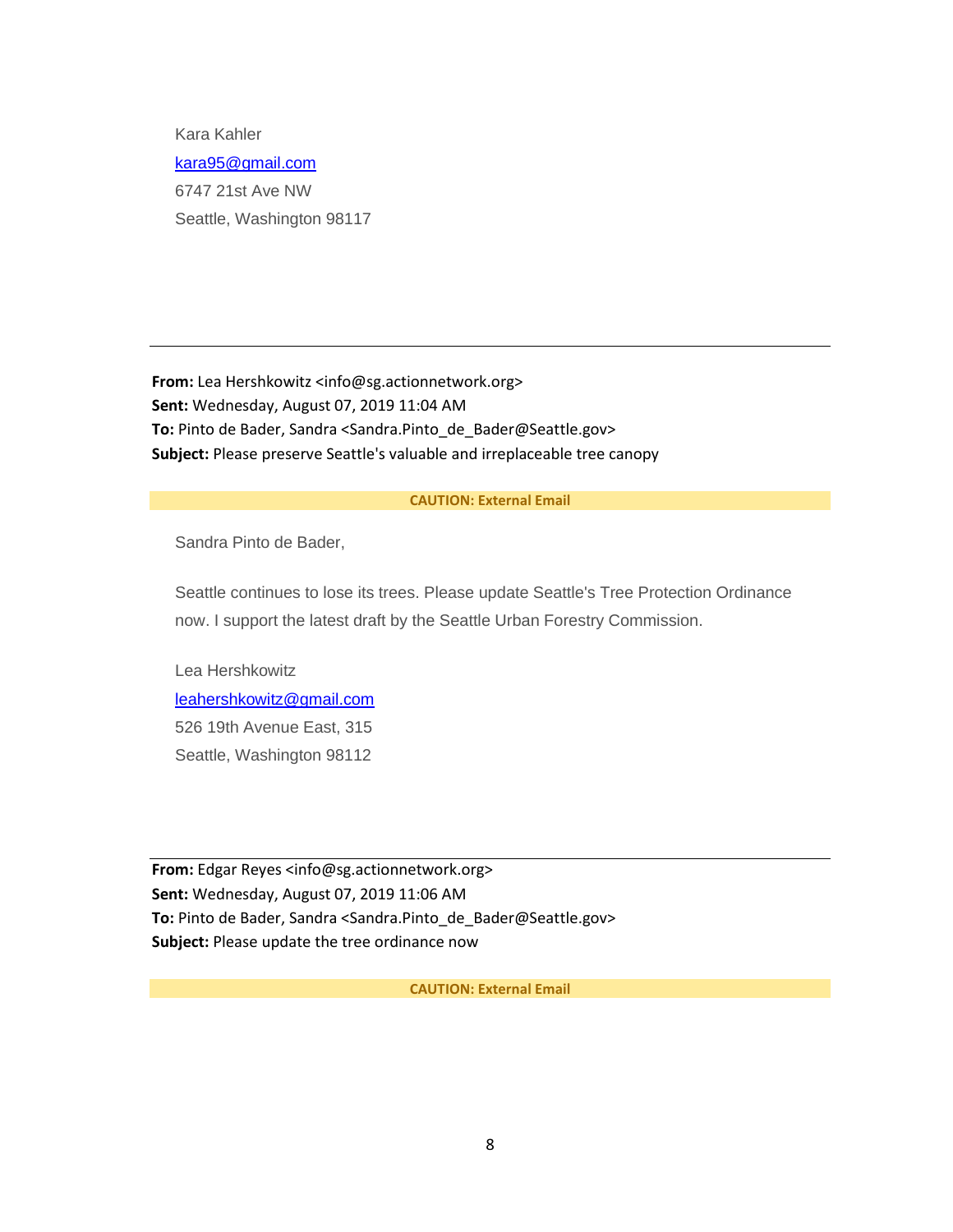Sandra Pinto de Bader,

Please update Seattle's Tree Protection Ordinance as recommended in the latest draft by the Seattle Urban Forestry Commission.

Edgar Reyes [reye5507@gmail.com](mailto:reye5507@gmail.com) 9306 51st Ave Seattle, Washington 98118

**From:** Ida Fischer <info@sg.actionnetwork.org> **Sent:** Wednesday, August 07, 2019 11:12 AM **To:** Pinto de Bader, Sandra <Sandra.Pinto\_de\_Bader@Seattle.gov> **Subject:** I speak for the trees! Please preserve Seattle's valuable and irreplaceable tree canopy

## **CAUTION: External Email**

Sandra Pinto de Bader,

Hello,

Seattle continues to lose its trees, which are a critical part of what makes Seattle so beautiful and a desirable place to live and work. Please update Seattle's Tree Protection Ordinance now. I support the latest draft by the Seattle Urban Forestry Commission. Let's take action before it's too late!

Thank you,

Ida

Ida Fischer [ida1uwant@gmail.com](mailto:ida1uwant@gmail.com)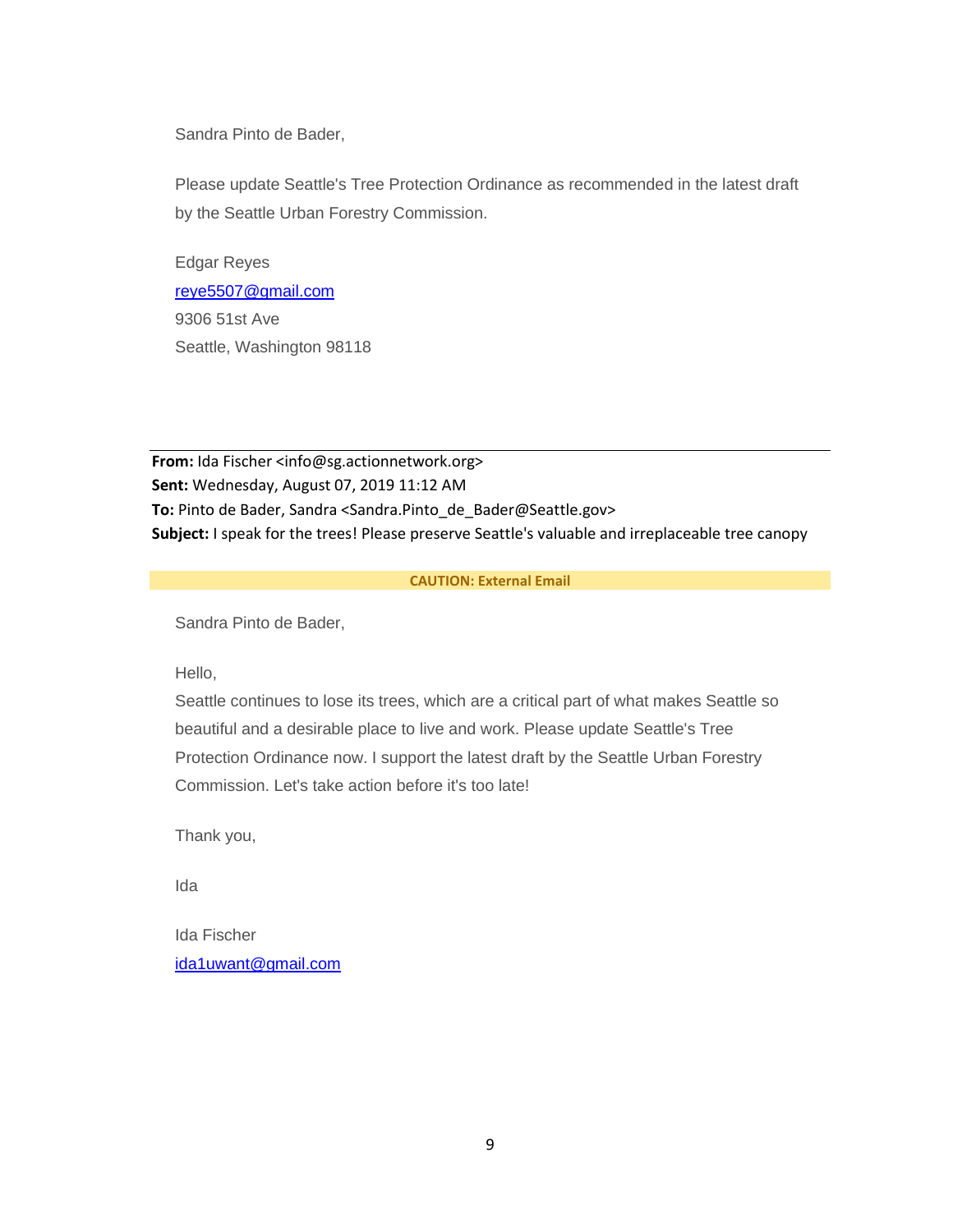3014 Beacon Ave. S. Seattle, Washington 98144

**From:** Kelsey Rudd <info@sg.actionnetwork.org> **Sent:** Wednesday, August 07, 2019 11:13 AM **To:** Pinto de Bader, Sandra <Sandra.Pinto\_de\_Bader@Seattle.gov> **Subject:** Please update the tree ordinance now

## **CAUTION: External Email**

Sandra Pinto de Bader,

Please update Seattle's Tree Protection Ordinance as recommended in the latest draft by the Seattle Urban Forestry Commission.

Kelsey Rudd [kelseyrudd6@gmail.com](mailto:kelseyrudd6@gmail.com) 1700 Taylor Ave N, Apt 504 Seattle, Washington 98109

**From:** Lea Hershkowitz <info@sg.actionnetwork.org> **Sent:** Wednesday, August 07, 2019 11:15 AM **To:** Pinto de Bader, Sandra <Sandra.Pinto\_de\_Bader@Seattle.gov> **Subject:** Please update the tree ordinance now

#### **CAUTION: External Email**

Sandra Pinto de Bader,